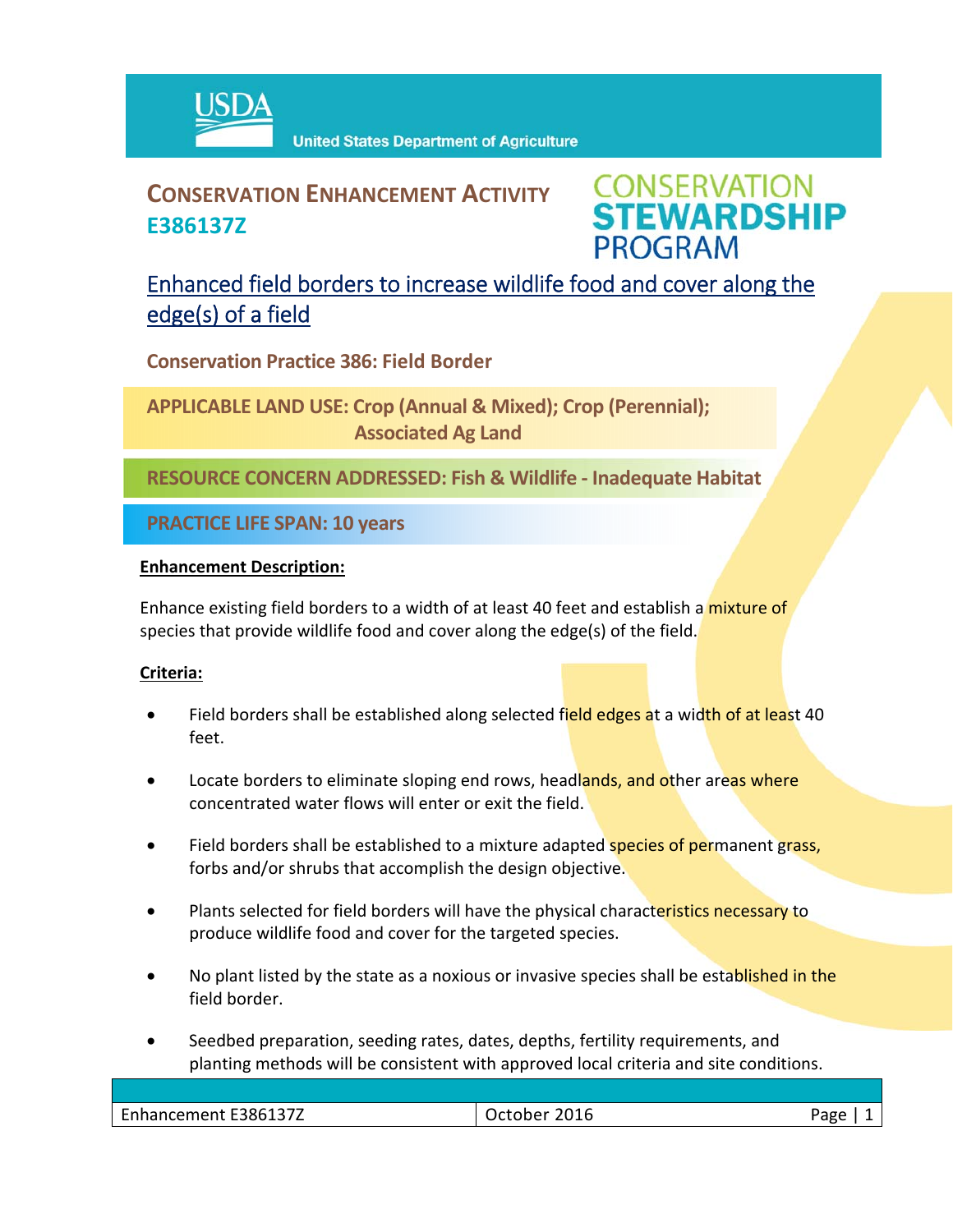

 Ephemeral gullies and rills present in the planned border area will be eliminated as part of seedbed preparation. If present, ephemeral gullies and rills located immediately upslope from the planned

# **CONSERVATION<br>STEWARDSHIP PROGRAM**

border area need to be treated to ensure more of a sheet flow into the planned border area.

- Operation and maintenance requirements:
	- o Repair storm damage.
	- o Remove sediment from above, within and along the leading edge of the field border when accumulated sediment either alters the function of the field border or threatens the degradation of the planted species.
	- o Shut off sprayers and raise tillage equipment to avoid damage to field borders.
	- o Shape and reseed border areas damaged by animals, chemicals, tillage, or equipment traffic.
	- $\circ$  Do not use the field border as a hay yard or machinery parking lot for any extended period of time, especially if doing so will damage or impair the function of the field border.
	- o Schedule mowing, harvest, weed control, and other management activities within the field border to accommodate reproduction and other life cycle requirements of target wildlife species. Vehicle traffic should be avoided in the field border area.
	- o Maintain desired vegetative communities and plant vigor by liming, fertilizing, mowing, disking, or burning and controlling noxious and invasive weeds to sustain effectiveness of the border.
	- o Repair and reseed ephemeral gullies and rills that develop in the border.
	- o When managing for wildlife, maintenance activities that result in disturbance of vegetation should not be conducted during the primary nesting, fawning and calving seasons. Activities should be timed to allow for regrowth before the growing season ends whenever possible.

| Enhancement E386137Z | 2016<br>October | aoc |
|----------------------|-----------------|-----|